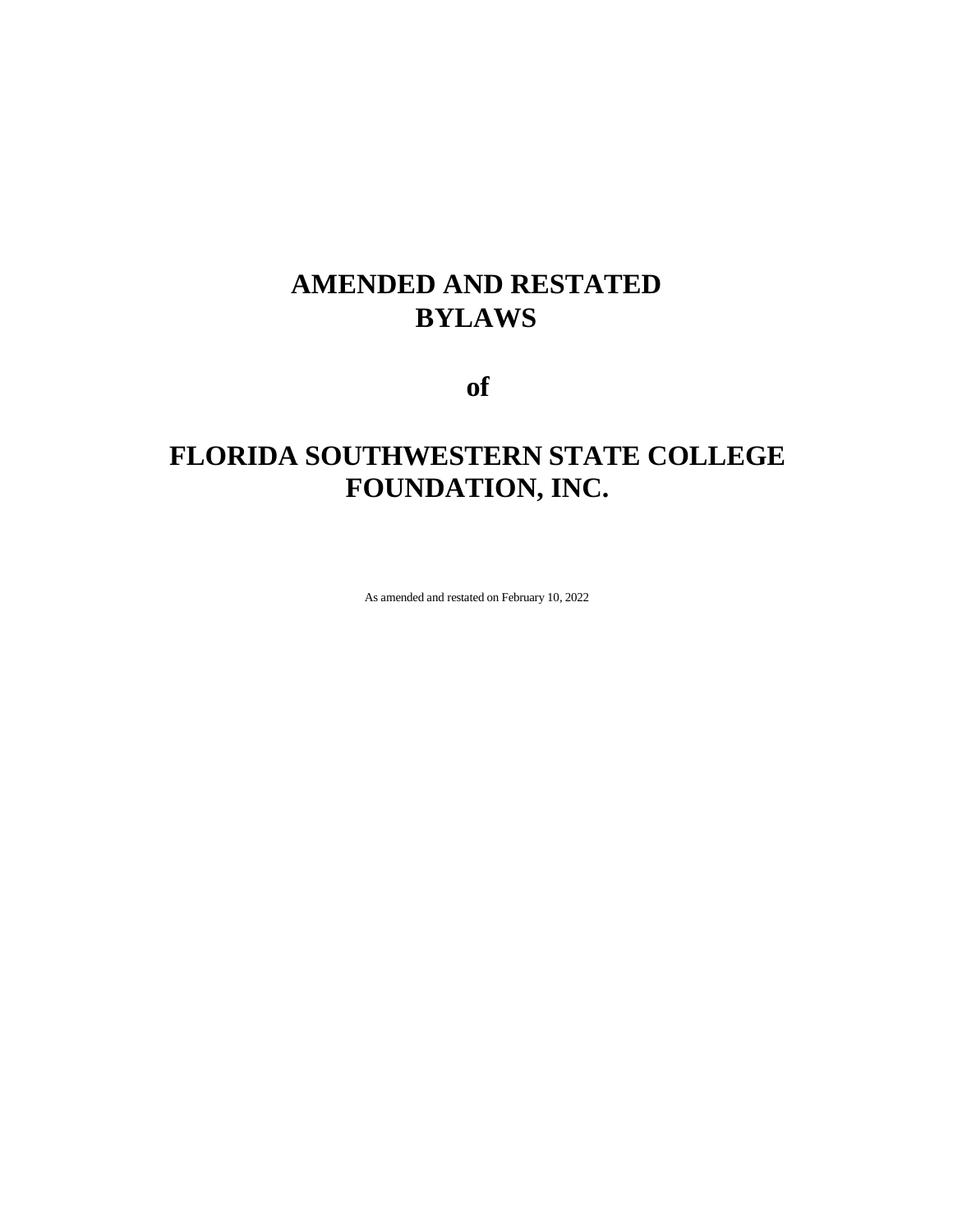## **AMENDED AND RESTATED BYLAWS of the FLORIDA SOUTHWESTERN STATE COLLEGE FOUNDATION, INC.**

WHEREAS, for purposes in the best interests of Florida SouthWestern State College Foundation, Inc., a Florida not for profit corporation (the "Foundation"), the Board of Directors, who are also the sole voting members of the Foundation, now desire to amend and restate the bylaws of Foundation as set forth herein.

#### **ARTICLE 1. MISSION**

The mission and purposes of the Foundation shall be as stated in its Articles of Incorporation.

The statement of Mission for public understanding is: "The mission of the FSW Foundation is to support the strategic priorities of Florida SouthWestern State College by providing additional funding and resources.

#### **ARTICLE 2. DEFINED TERMS**

Capitalized terms used in these Bylaws shall have the meanings ascribed to them in that particular article or section or in Article 14 below.

#### **ARTICLE 3. OFFICES**

The Foundation shall maintain a registered office in the State of Florida and a registered agent at such office and may have other offices within or without the state.

#### **ARTICLE 4. BOARD OF DIRECTORS**

**Section 4.1. Powers.** The Board of Directors (the "Board of Directors" or the "Board") shall have general power to control and manage the affairs and property of the Foundation in accordance with the purposes and limitations set forth in the Articles of Incorporation, these Bylaws and the laws of the State of Florida.

**Section 4.2. Number.** The Board shall be composed of at least twelve (12) Directors, consisting of Elected Directors and two (2) Ex-Officio Directors. The Board, as the Foundation's members, may increase the number of Elected Directors by resolution,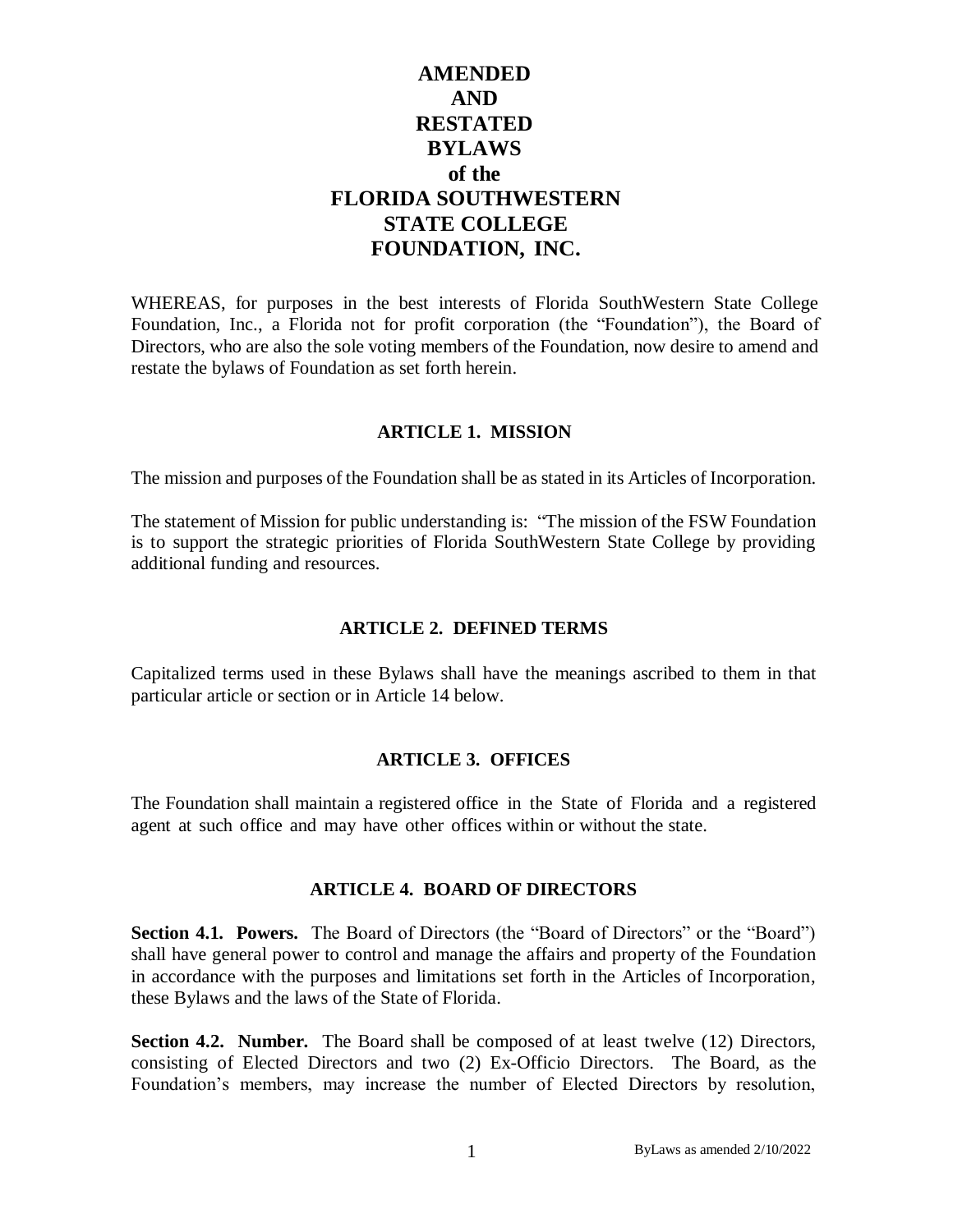provided, that, there will be no more than twenty-one (21) Elected Directors at any time. The identity of the Ex-Officio Directors shall be described in this Article 4, Section 4.4.

**Section 4.3. Selection of Elected Directors.** Candidates for Elected Directors shall be presented to the Board of Directors for election at any regular or special meeting where there is a quorum. Candidates for Elected Directors must be nominated by the Board Leadership and Governance Committee and confirmed by the College President and Board Executive Committee prior to presentment to the Board of Directors. The Board Leadership and Governance Committee, whose members are appointed by and serve at the pleasure of the Chair, is tasked with reviewing Board member terms and nominating director candidates to fill vacancies according to an assessment to determine candidates who are best qualified to advance priorities of the Foundation. Potential and current Directors will donate and/or secure from others financial gifts to the Foundation annually in an amount determined by the Executive Committee. The majority of the Board Leadership and Governance Committee shall not be serving on the Executive Committee.

**Section 4.4. Ex-Officio Directors.** There shall be two (2) Ex-Officio Directors:

A.The College President who shall be a voting member of the Board.

B.Chair of the College Board of Trustees, or a member of the College Board of Trustees appointed by the Chair of the Board of Trustees, who shall be a voting member of the Board.

**Section 4.5. Honorary Lifetime Directors.** Former Directors (whether former Elected Directors or Ex-Officio Directors) who have contributed exemplary service and/or resources to the Foundation may be elected as an Honorary Lifetime Director ("Honorary Lifetime Director") by a three-fourths (34) vote of the voting members of the Board then in office, provided, that (a) such Honorary Lifetime Director agrees to sign such documentation as is required by the Board, which may include a non-disclosure and restrictive covenant agreement, and (b) such Honorary Lifetime Director may be removed from such position by a two-thirds (2/3) vote of the voting Board members present at a meeting at which a quorum is present. While Honorary Lifetime Directors are entitled to attend all Board meetings except as may be prohibited by applicable law, Honorary Lifetime Directors are not considered members of the Board or Directors of the Foundation. Accordingly, Honorary Lifetime Directors (a) shall have none of the obligations or responsibilities of members of the Board, (b) shall not vote or hold office and (c) shall not be counted regarding quorum, majority or the maximum number of Elected Directors provided in Article 4, Section 4.2. There shall be no limitation on the number of Honorary Lifetime Directors.

#### **Section 4.6. Terms of Office.**

**a. Elected Directors.** An Elected Director's term of office shall be two terms, each three (3) years in length and until his or her successor has been elected and qualified or until his or her earlier resignation, removal from office, or death. Directors may be reelected to additional successive term(s) through the process outlined in Section 4.3. Selection of Elected Officers whereby they must be nominated by the Board Leadership and Governance Committee and confirmed by the College President and Board Executive Committee prior to presentment to the Board of Directors. A vacancy on the Board of Directors with respect to an Elected Director may be filled by a vote of the remaining voting Directors so long as such candidate is first nominated by the Board Leadership and Governance Committee and confirmed by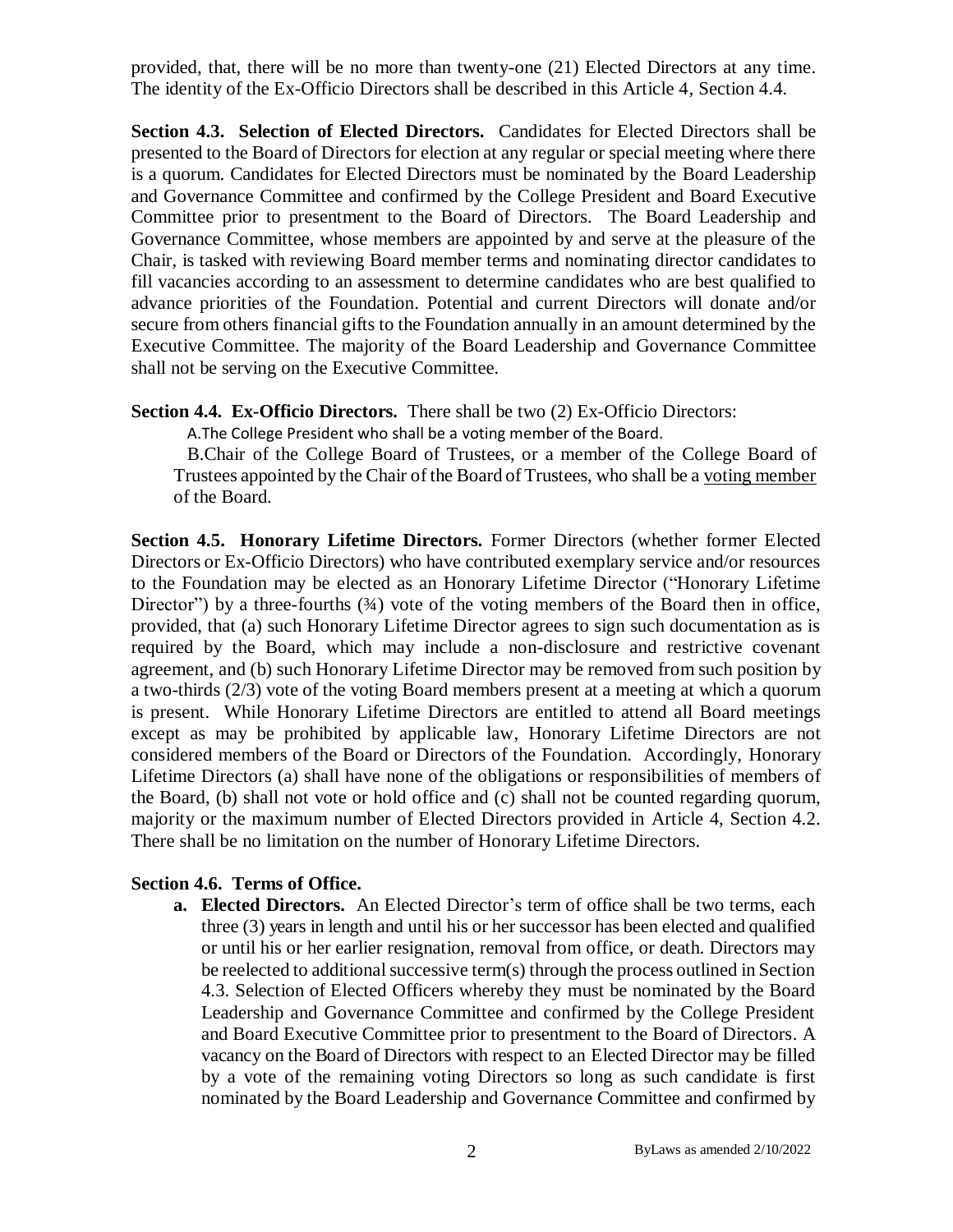the College President pursuant to Article 4, Section 4.3. If a Director is elected to fill a vacancy before the end of the term of his or her predecessor, such Director shall serve for the remainder of the term of the Director being replaced.

**b. Ex-Officio Directors.** An Ex-Officio Director will serve so long as he or she holds the office or the position which resulted in placement on the Board as an Ex-Officio Director pursuant to Article 4, Section 4.4. Any vacancy with respect to an Ex-Officio Director shall be filled by the person who succeeds the former Ex-Officio Director in the office or the position that gives rise to such position as an Ex-Officio Director pursuant to Article 4, Section 4.4.

**Section 4.7. Resignation.** An Elected Director may resign at any time by submitting a written resignation to the Chair, who will provide a copy to the Executive Director, the College President and the Executive Committee. The Executive Committee will note such resignation in the Foundation's corporate records.

**Section 4.8. Removal.** An Elected Director may be removed by a two-thirds (2/3) vote of the voting Board members present at a meeting at which a quorum is present, whenever in the Board's judgment the interests of the Foundation would be best served. An Ex-Officio Director shall cease to be an Ex-Officio Director immediately and automatically upon ceasing to hold the office or the position that gives rise to such position as an Ex-Officio Director pursuant to Article 4, Section 4.4.

#### **ARTICLE 5. OFFICERS AND ELECTIONS**

At the meeting nearest the end of the fiscal year, the Board will vote on a slate of officers as submitted by the Board Leadership and Governance Committee and confirmed by the College President and Executive Committee. The following Officers will be elected to a three-year term from the membership of the Board: Chair, Vice Chair, Secretary and Treasurer. The offices of Secretary and Treasurer may be held by the same person. If a vacancy occurs in an office, an election may be held at any regular or special meeting of the Board, provided notice of the election is given in the notice of the meeting and the candidate for such office is first nominated by the Board Leadership and Governance Committee and confirmed by the College President and Executive Committee.

#### **ARTICLE 6. POWERS AND DUTIES OF OFFICERS**

**Section 6.1. Chair.** The Chair will preside at all meetings of the Board and will do and perform other duties as may be assigned to him or her by the Board or these Bylaws. The Chair will also serve as Chair of the Executive Committee. The Chair will also, in a manner consistent with these Bylaws, the Articles of Incorporation and applicable law: (a) promote the Foundation, (b) ensure that the Board's directives are implemented and monitored, (c) call and conduct meetings of the Executive Committee, (d) create committees & appoint committee chairs, (e) collaborate with the Executive Director to carry out the Foundation's mission and (f) review reports and records and direct Directors and officers in their roles.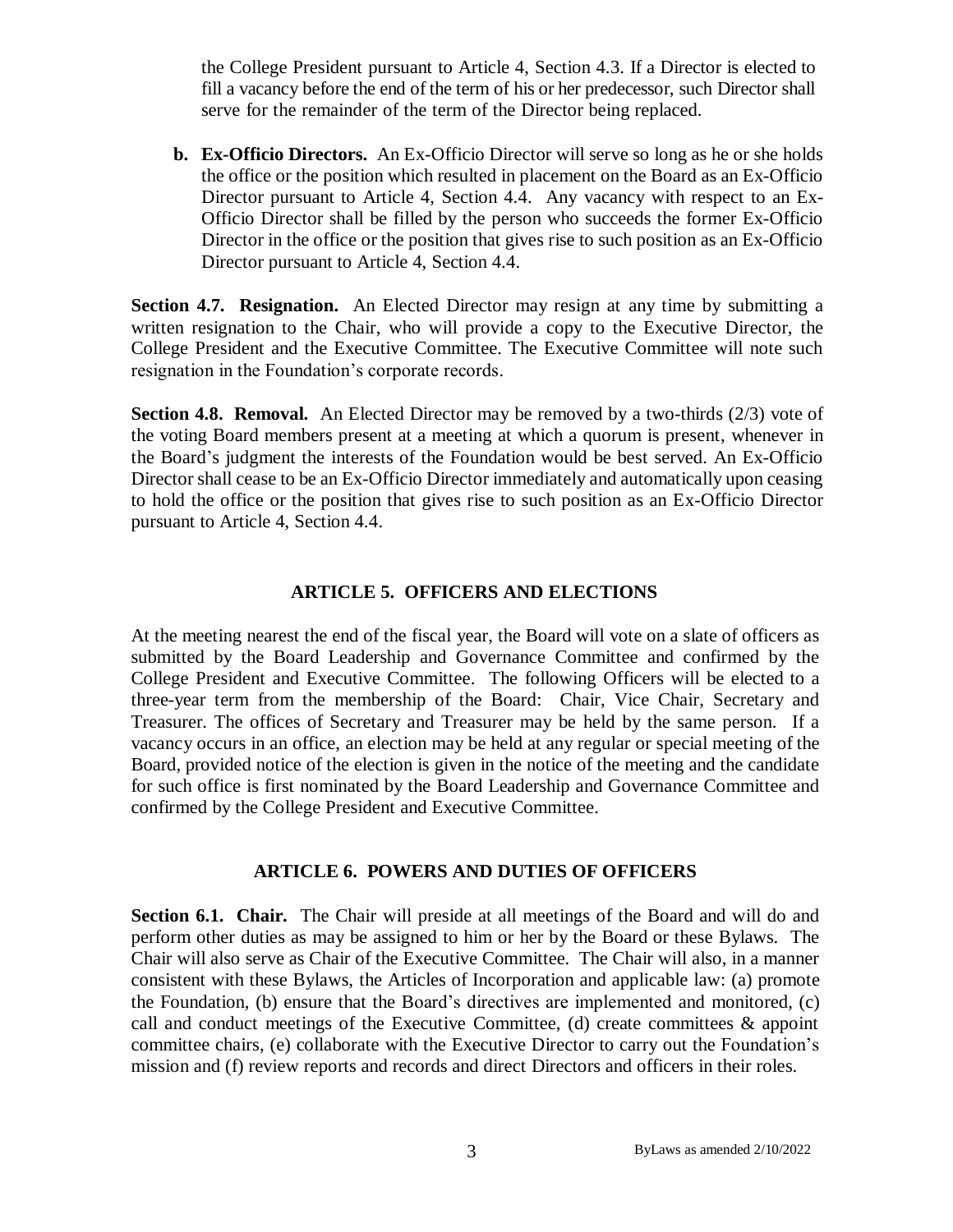**Section 6.2. Vice Chair.** The Vice Chair will preside at all meetings of the Board in the absence or disability of the Chair and will do and perform other duties as may be assigned to him or her by the Chair, the Board, or these Bylaws. In the event of a vacancy or prolonged disability in the office of the Chair, the Vice Chair will also perform all duties of the Chair.

**Section 6.3. Secretary.** The Secretary will work with Foundation staff to assure that full and accurate minutes of all meetings of the Board and Executive Committee are kept; all notices required by these Bylaws are properly transmitted, and perform other duties assigned by the Board or these Bylaws. The Secretary will have charge of all official records of the Foundation which will at all reasonable times be open to examination by any Director. In the absence of both of the Chair and Vice Chair from any Board or Executive Committee meeting, the Secretary shall assume the role of Chair in connection with such meeting.

**Section 6.4. Treasurer.** The Treasurer should possess a good understanding of finance, budgeting, and investments. He or she Chairs the Finance/Audit, Risk & Compliance Committee and will report to the Executive Committee and Board of Directors on all matters related to the finances of the Foundation. In the absence of each of the Chair, Vice Chair and Secretary from any Board or Executive Committee meeting, the Treasurer shall assume the role of Chair in connection with such meeting.

**Section 6.5. Resignation.** An Officer may resign at any time by submitting a written resignation to the Chair, who will provide a copy to the Executive Director, the College President and the Executive Committee. The Executive Committee will note such resignation in the Foundation's corporate records. If the Chair is resigning, he or she may submit his or her resignation to the Vice Chair or, in their absence, either the Secretary or Treasurer, who will provide a copy to the Executive Director, the College President and the Executive Committee.

**Section 6.6. Removal and Replacement.** Any Officer may be removed by two-thirds (2/3) vote of the voting Board members present at a meeting at which a quorum is present and voting whenever in the Board's judgment the interests of the Foundation would be best served. In the event of any vacancy in an officer position for any reason, including removal by the Board, the Board may appoint a successor to perform such Officer's respective duties (so long as such successor Officer is first nominated by the Board Leadership and Governance Committee and confirmed by the College President and Executive Committee prior to presentment to the Board of Directors), until the following meeting of the Board or any special meeting which may be held for the election of Officers.

## **ARTICLE 7. FOUNDATION EXECUTIVE DIRECTOR AND STAFF**

**Section 7.1. Appointment and Supervision**. The College President shall appoint and supervise the Executive Director of the Foundation who shall serve as its chief staff executive.

**Section 7.2. Status.** The Executive Director shall be an employee of the College who is neither an Officer of the Foundation nor a member of the Board of Directors.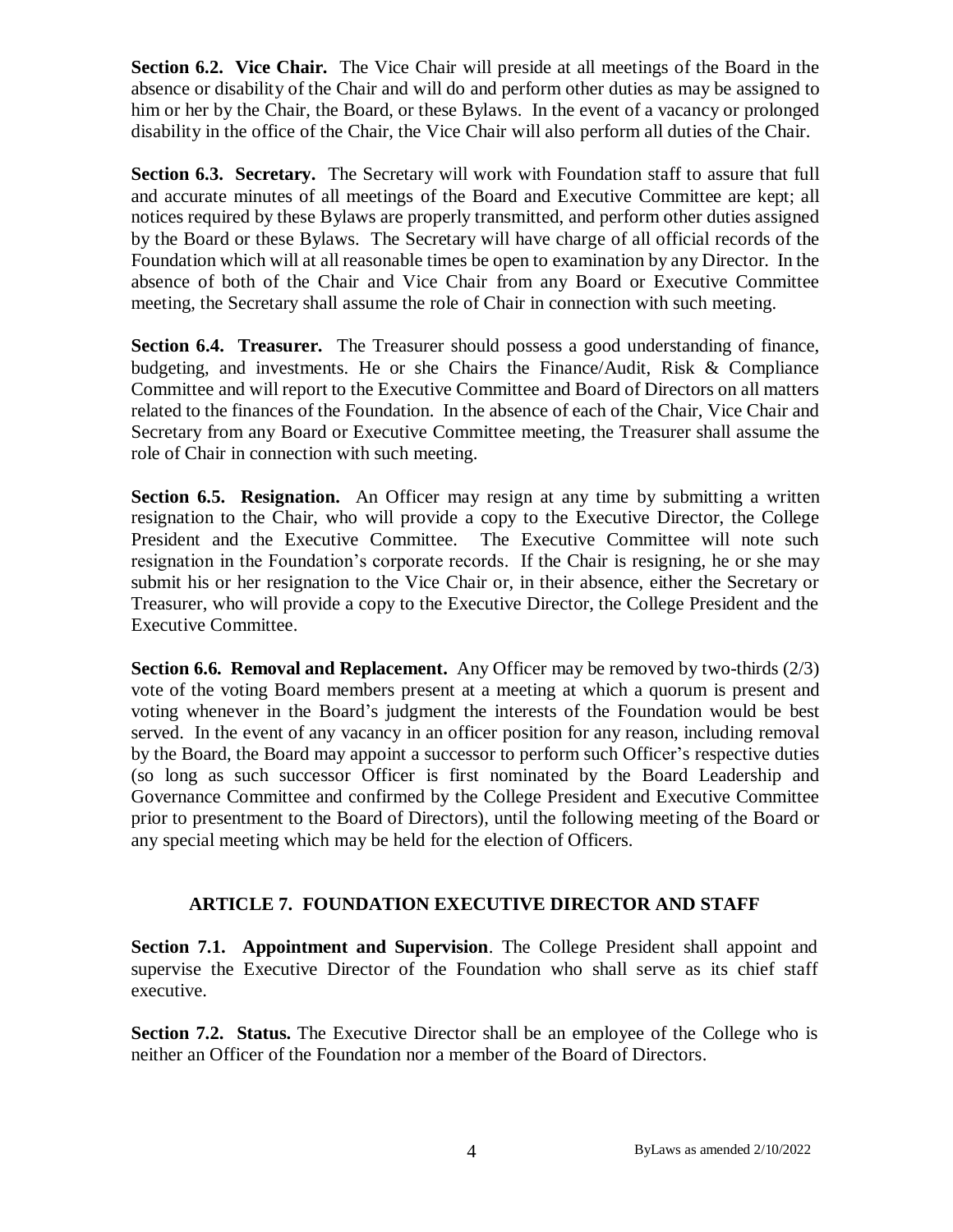**Section 7.3. General Duties.** The Executive Director has day-to-day responsibilities for the Foundation, including carrying out the Foundation's goals and policies. The Executive Director will attend all Board meetings to the extent permitted by applicable law, report on the progress of the organization, answer questions of the Board members and carry out the duties described in the job description as delegated to the Executive Director by the College President.

**Section 7.4. Levels of Authority.** The Executive Director shall provide framework for the maintenance of appropriate internal controls, and ensure the responsible use of all funds entrusted to the Foundation. Accordingly:

- **a.** Any proposed budgeted or non-budgeted expenditure of Foundation funds must have the approval of the Foundation Executive Director or designee before payment.
- **b.** Any Foundation expenditure over an amount as determined by the Executive Committee of the Board of Directors will require a second level approval by a Board Director designated by the Executive Committee of the Board as an authorized co-signature for the Foundation.
- **c.** This Section 7.4.c applies to payments payable directly to the College. Budgeted and non-budgeted payments payable to the College may be paid directly to the College so long as such payment obligations are documented with a contract or memorandum of understanding. The Executive Director of the Foundation is authorized to approve such payments following the rules as defined in Section 7.4.b of this document which requires a second level of approval be secured for the amounts as determined by the Executive Committee of the Foundation Board.

**Section 7.5. Staffing.** The Executive Director will be responsible for hiring and supervising the staff of the Foundation.

**Section 7.6. Resignation**. The Executive Director will submit his or her resignation to the College President. The College President shall fill any vacancy in the position of Executive Director. Any Foundation staff who wish to resign their positions with the Foundation will submit their resignation through their supervisor to the Executive Director.

## **ARTICLE 8. THE CORPORATE SEAL**

**Section 8.1. The Corporate Seal.** The corporate seal of the Foundation shall be in circular form and shall bear the words "Florida SouthWestern State College Foundation, Inc., Corporate Seal 1966."

## **ARTICLE 9. COMMITTEES OF THE BOARD OF DIRECTORS**

## **Section 9.1. Executive Committee**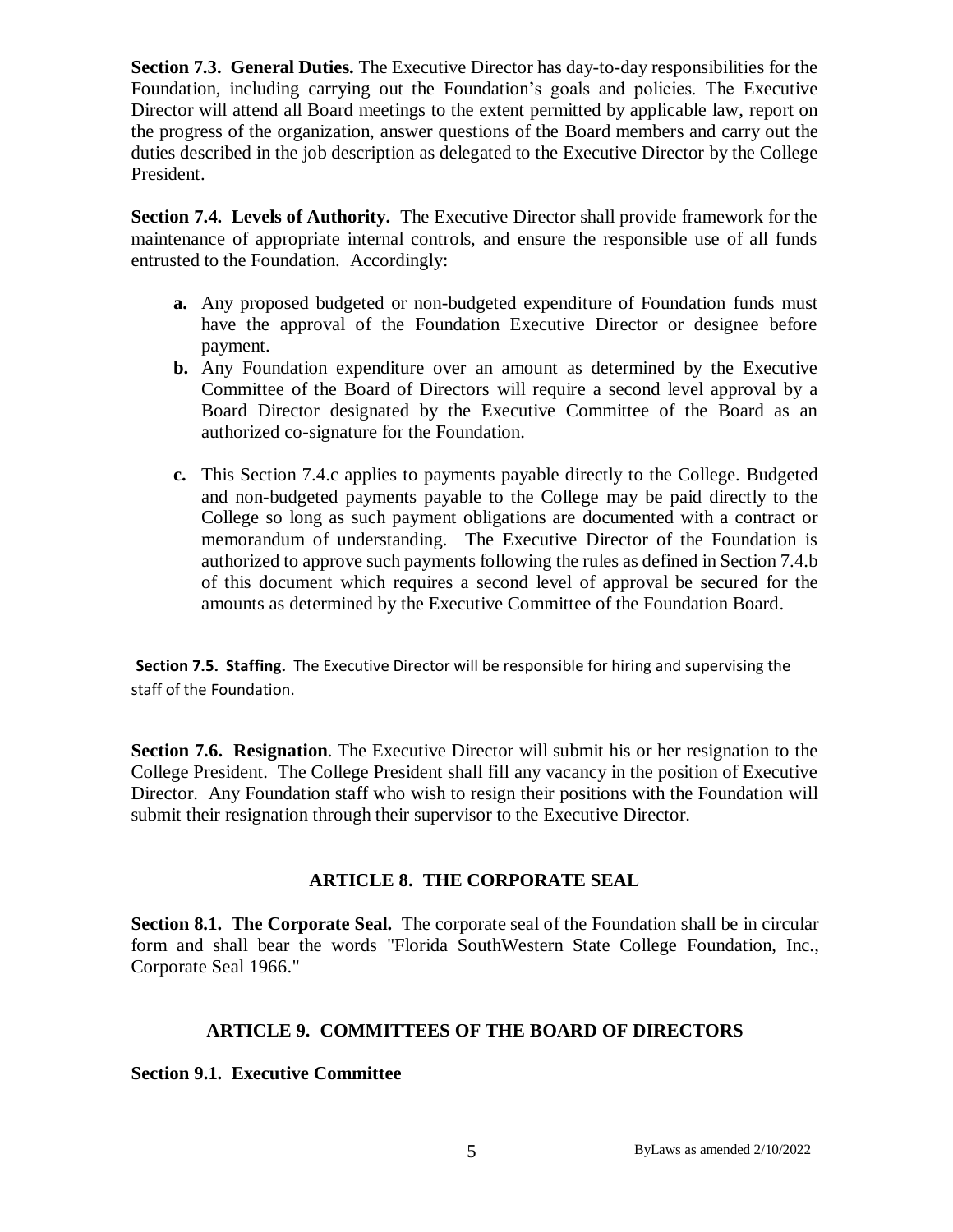- **a. Executive Committee Composition.** The Executive Committee will consist of at least five (5) Directors, including the following: the Chair, Vice Chair, the College President, the Board Secretary (who may also serve as the Treasurer), the Treasurer (who may also serve as the Secretary and additional members appointed by the Chair annually from the membership of the Elected Directors, at his or her discretion, with preference given to the Elected Directors who are active in fundraising and College development. The Chair, or in his or her absence the Vice Chair, will preside at meetings of the Executive Committee.
	- **(1) Meetings.** The Executive Committee will meet at the call of the Chair. The presence of one-third (1/3) of the voting members of the Executive Committee will constitute a quorum of the Executive Committee and the affirmative vote of a majority of the voting members present will be necessary for the adoption of any action.
	- **(2) Powers.** Except as otherwise provided in Section 617.0825 of the Florida Statutes, the Executive Committee will have and may exercise all powers and authority of the Board when the Board is not in session; provided however, that the Executive Committee will not have the authority to (a) alter, amend, or repeal the Articles of Incorporation or the Bylaws of the Foundation or (b) elect Directors.
	- **(3) Fiscal Oversight.** By way of illustration and without limiting the broad scope of the authority of the Executive Committee, the Executive Committee will establish and be responsible for the fiscal policy of the Foundation, including budgets and fees. The final audit shall be presented to the Executive Committee and the Board of Directors for approval.
- **b. Executive Committee Actions; Records.** Except as otherwise provided in Section 617.0825 of the Florida Statutes, the actions of the Executive Committee will not require confirmation by the Board. The Executive Committee shall maintain written minutes of its meetings.

## **9.2. Other Standing Committees**

The Board Leadership & Governance, the Development Committee, and the Finance/Audit, Risk & Compliance Committee shall serve as standing Committees. Special Committees may be formed from time to time by the Chair for special purposes as requested by the Board.

- **a.** Each standing committee's composition and responsibilities shall be detailed in its charter, and the charter shall be approved by the Board of Directors.
- **b.** Each standing committee member must be a member of the Foundation Board of Directors.

## **ARTICLE 10. MEETINGS AND QUORUM**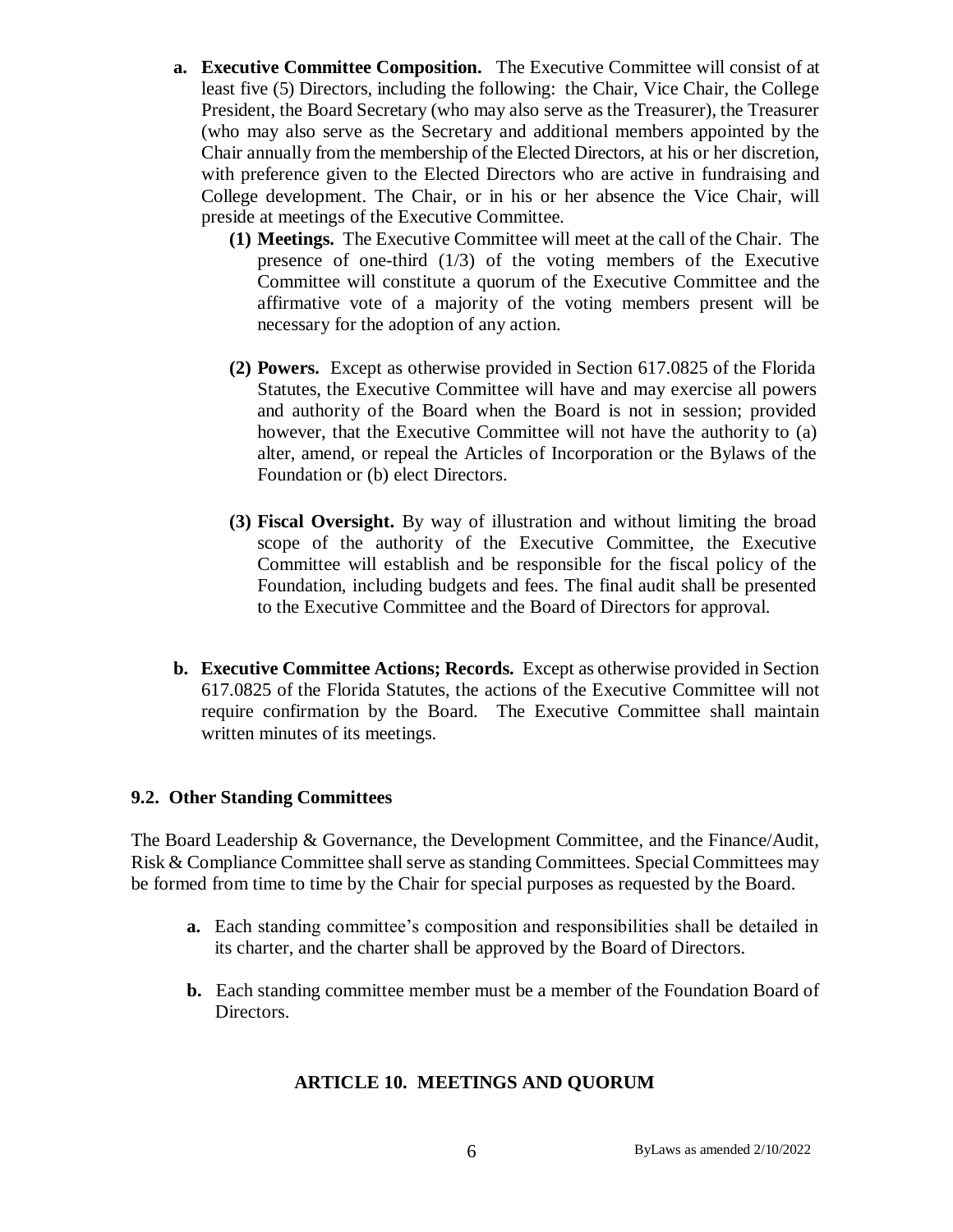**Section 10.1. Regular Meetings.** At least two regular meetings of the Board will be held during each fiscal year. The day, hour, and place of the meetings will be determined and called by the Chair.

**Section 10.2. Special Meetings.** Special meetings of the Board may be called by the Chair or the College President.

**Section 10.3. Quorum and Voting.** One-third (1/3) of the entire voting Board then in office who are Present at any duly noticed meeting of the Board will constitute a quorum at such meeting of the Board. One-third  $(1/3)$  of the voting members of the Executive Committee who are Present at any duly noticed meeting of the Executive Committee will constitute a quorum at such meeting of the Executive Committee. Ex-Officio Directors who have the right to vote shall be counted in determining a quorum. Ex-Officio Directors who do not have the right to vote shall not be counted in determining a quorum. Except as otherwise provided by law or these Bylaws, any meeting of the Board or the Executive Committee at which a quorum is Present, the vote of a majority of the voting Directors Present at the time of the vote shall be the act of the Board. Any Director who is not able to be Present at a meeting due to extraordinary circumstances such as illness may participate in a meeting in accordance with the FSW State College Board of Trustees practice relative to such occurrence.

**Section 10.4. Presiding Officer.** The Chair, or in his or her absence, the Vice Chair, will preside at meetings of the Board or Executive Committee. In the absence of both of these Officers from any meeting, the Secretary shall assume the role of Chair in connection with such meeting. In the event none of these are available, then the Treasurer shall assume the role of Chair in connection with such meeting.

**Section 10.5. Minutes.** Minutes of any Board meeting will be presented for approval at the next meeting of the Board.

**Section 10.6. Proxies.** Proxies, general or special, will not be accepted for any purpose in the meetings of the Board or Committees.

**Section 10.7. Roll Call.** At the beginning of any meeting, the Secretary will determine the presence or absence of a quorum. The roll will thereafter only be called upon the request of the Chair or any Director and after each roll call the presence or absence of a quorum will be announced.

**Section 10.8. Notice to Directors.** The provisions of this Article 10, Section 10.8 are subject to the provisions of Article 10, Section 10.10. Regular meetings may be held without notice unless notice is required by law. If notice is required for a regular meeting, then the notice shall be provided prior to the date notice is required to be provided by such law, and if no such date is specified by such law, such notice shall be provided at least seven (7) days prior to the date, time and place of the meeting. Special meetings shall be preceded by at least seven (7) days' notice of the date, time and place of the meeting. Notice of any meeting of the Board shall specify the means of remote communication, if any, by which Directors may participate in the meeting. Written notice (by electronic transmission, facsimile telecommunication, mail or other method of delivery) is effective: (a) when transmitted by electronic mail, if correctly directed to an electronic mail address authorized by the Director,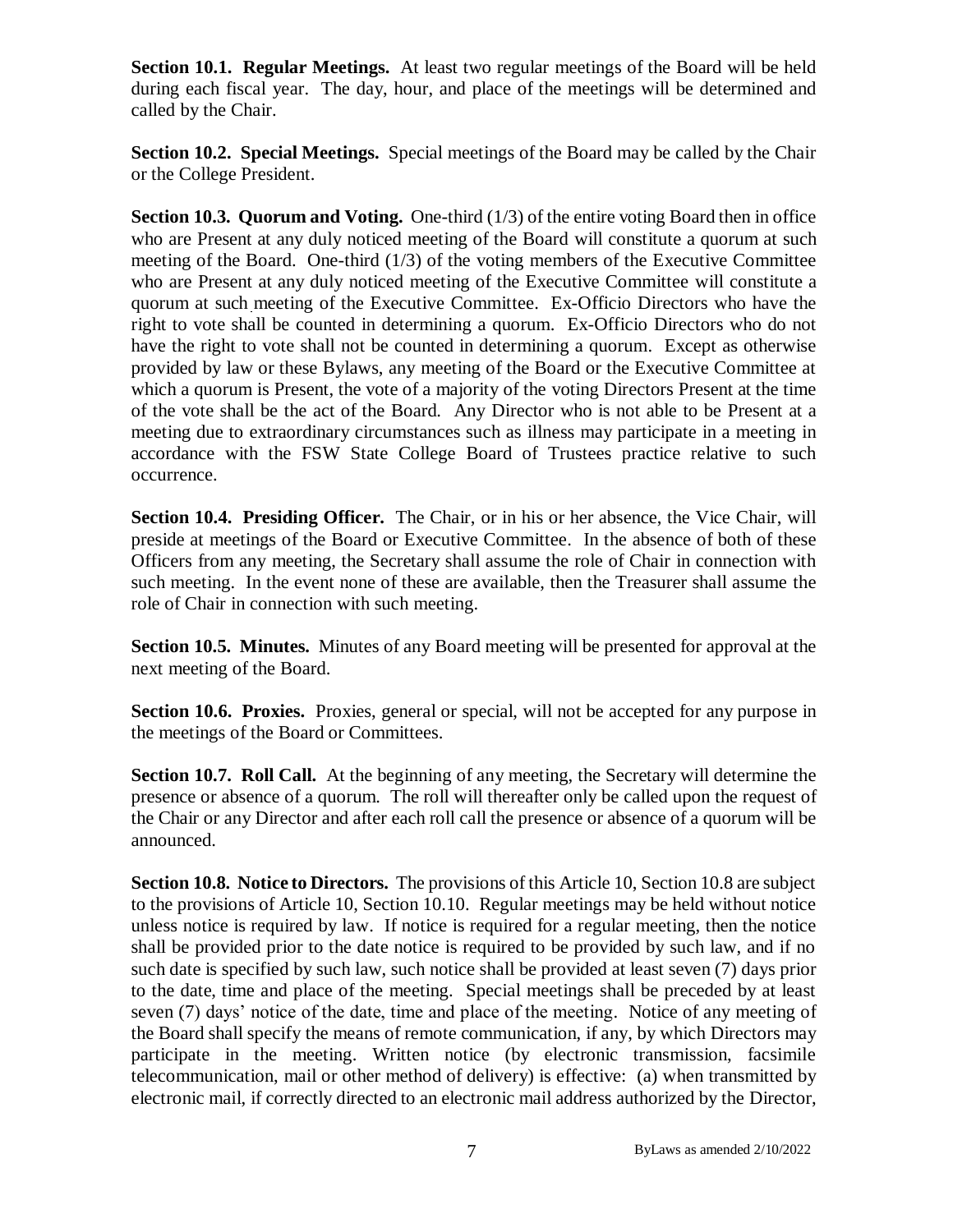(b) when transmitted by facsimile telecommunication, if correctly directed to a number authorized by the Director; (c) when mailed, upon deposit in the United States mail (as evidenced by the postmark or date stamped mailing receipt), if mailed postage prepaid and correctly addressed to the director's address as shown in the Foundation's record of Directors, and (d) on the date shown on the signed receipt, if sent by a commercial delivery service to the Director's address as shown in the Foundation's record of Directors and signed for by or on behalf of the addressee. In computing any period of time hereunder, the day on which notice is given shall be excluded.

**Section 10.9. Waiver of Notice.** Notice of a meeting need not be given to any Director who submits a signed waiver of notice whether before or after the meeting, or who attends the meeting without protesting, prior thereto or at its commencement, the lack of notice to him or her. This Article 10, Section 10.9 does not dispense with any public notice required by law.

**Section 10.10. Public Notice.** Public notice of any meeting of the Board of Directors or any Committee of the Board of Directors shall be made as required by Florida law and meeting shall be conducted in accordance with Florida's Sunshine Law (Section 286.011, Florida Statues), and Policy Florida SouthWestern State College Board of Trustees.

## **ARTICLE 11. CONFLICTS OF INTEREST**

All individuals serving on the Board of Directors shall comply with the Conflict of Interest Policy.

## **ARTICLE 12. MISCELLANEOUS PROVISIONS**

**Section 12.1. Regulations of the Board of Trustees.** The Articles of Incorporation and Bylaws will be consistent with the applicable Board of Trustees Policies of the College, including the right of the College President to monitor and control the use of the name of the College and other College resources.

**Section 12.2. Nondiscrimination.** The Foundation will not discriminate on the basis of race, sex, gender, age, color, religion, national origin, ethnicity, disability, pregnancy, sexual orientation, marital status, genetic information or veteran's status. Gender-based and sexual harassment, including sexual violence, are forms of sex discrimination.

## **Section 12.3. Indemnification**

**a. Indemnification.** EveryDirector, Officer and Special Appointee of the Foundation shall be indemnified by the Foundation against all expenses and liabilities, including attorneys' fees, reasonably incurred by or imposed on the Director, Officer or Special Appointee in connection with any proceeding, including any appeal, or any settlement of any proceeding to which the individual may be a party or in which he or she becomes involved as a result of serving as a Director, Officer, or Special Appointee. The indemnified party does not have to be a Director, Officer, or Special Appointee at the time the expenses or liabilities are incurred or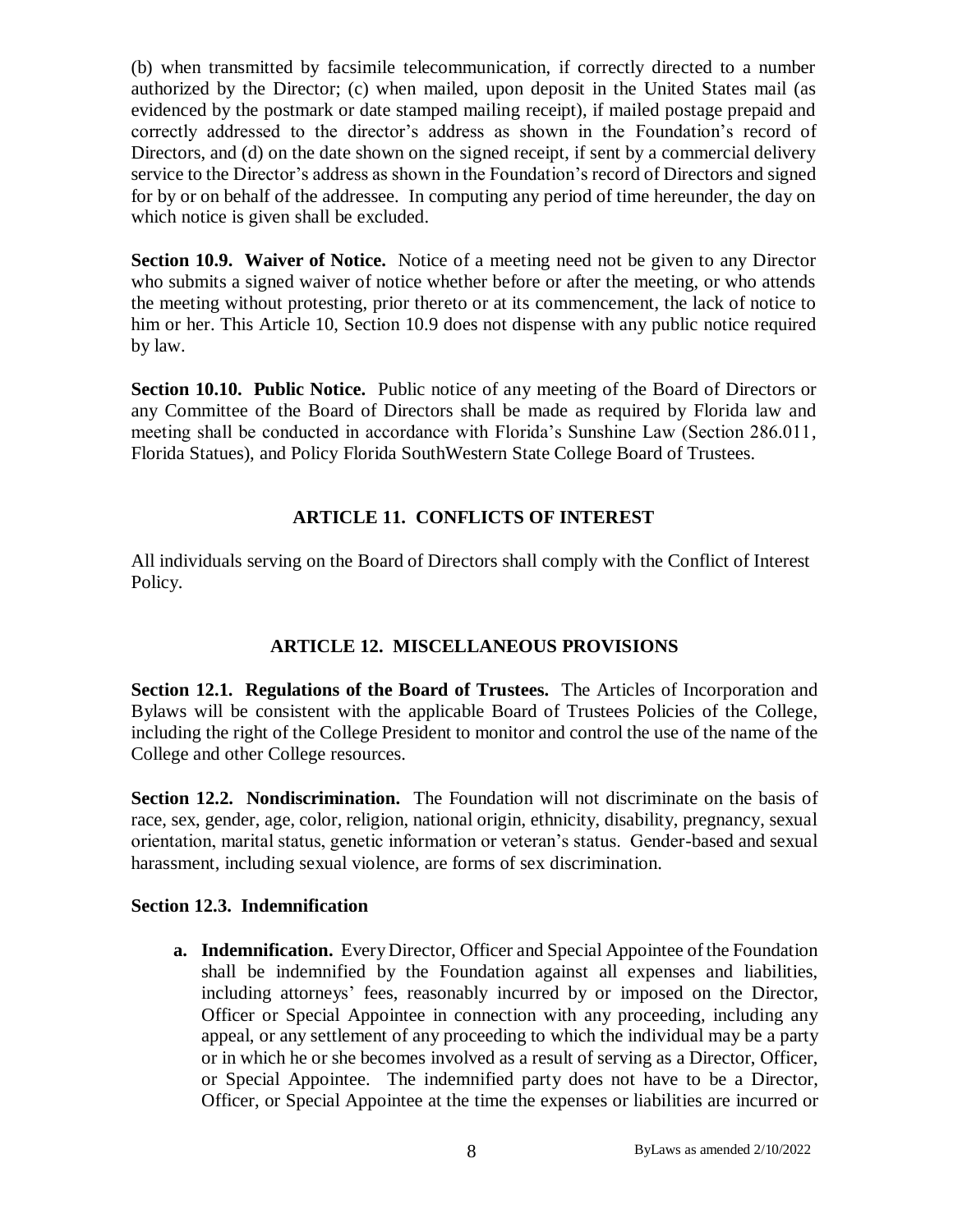imposed. In the event, however, of a settlement before entry of judgment, the indemnification shall apply only upon approval by the Board of Directors as being in the best interests of the Foundation. This indemnification is in addition to and not exclusive of all other rights to which the person may be entitled.

**b. Exceptions and Limitations.** The indemnification set forth above does not apply in the case of an action by, or in the right of, the Foundation. A Director, Officer or Special Appointee is entitled to indemnification only if he or she acted in good faith and in a manner he or she reasonably believed to be in, or not opposed to, the best interests of the Foundation and (where applicable) had no reasonable cause to believe his or her conduct was unlawful. This indemnification shall be made in accordance with Section 607.0850, Florida Statutes, as amended from time to time.

**Section 12.4. Written Policies.** The Foundation shall have written policies on ethics, conflicts of interest, personnel, discrimination, and sexual harassment, as followed by the College.

**Section 12.5. Review of Mission.** The President of the College or his or her designee shall periodically review the mission of the Foundation to ensure that it is in furtherance of the interests of the College.

## **ARTICLE 13. AMENDMENTS**

The Bylaws of the Foundation may be altered or amended at any meeting of the Board by resolution approved by a vote of a majority of the entire Board members then in office who have the right to vote. Written notice of any proposed amendment of the Bylaws will be provided to each member of the Board prior to any meeting at which the proposed amendment is to be considered. Proposed amendments shall become effective only after approval by the College President or his or her designee.

#### **ARTICLE 14. DEFINITIONS**

- 1. "Articles of Incorporation" means the Amended and Restated Articles of Incorporation of the Foundation, as amended from time to time.
- 2. "Board of Trustees" means the Board of Trustees of the College.
- 3. "College" means the Florida SouthWestern State College.
- 4. "College President" means the President of the College.
- 5. "Directors" means only Elected Directors and Ex-Officio Directors, and not Honorary Lifetime Directors or Executive Director.
- 6. "Elected Directors" are those directors elected pursuant to Article 4, Section 4.3.
- 7. "Ex-Officio Directors" means the Directors listed in Article 4, Section 4.4.